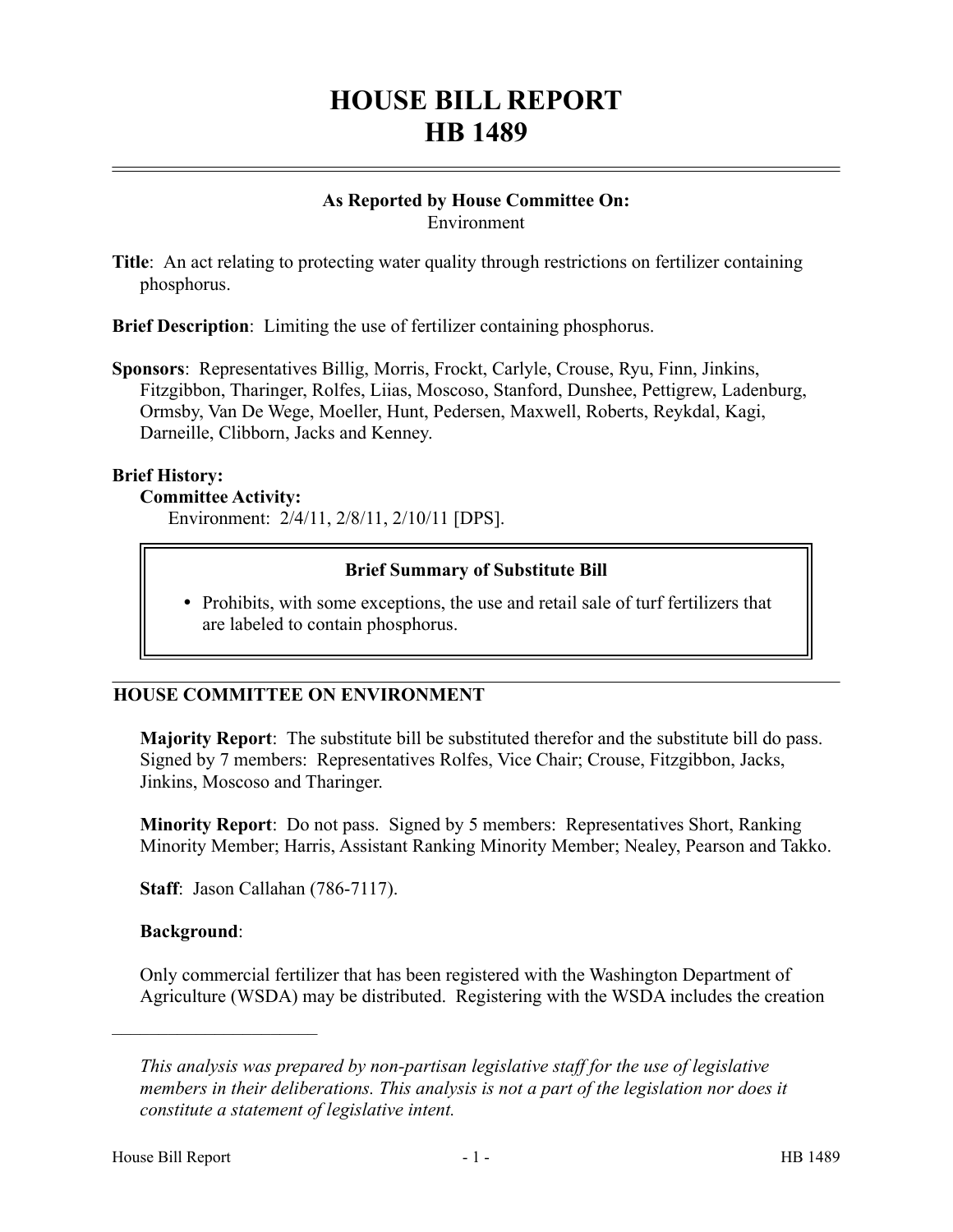of a label for each product. Most packaged commercial fertilizers must have, placed on or affixed to the package, a conspicuous label stating in a clear, legible form the product name, the net weight, the brand, and the grade. Both the registration form submitted to the WSDA and label must identify if the products are waste-derived fertilizers, micronutrient fertilizers, or fertilizer materials containing phosphate.

It is unlawful to distribute misbranded commercial fertilizer.

# **Summary of Substitute Bill**:

Beginning on January 1, 2013, the sale and application of turf fertilizer that is labeled as containing phosphorus to turf is prohibited. These prohibitions do not apply if the fertilizer is being used to establish or repair grass during a growing season, for adding phosphorus to soils with deficient plant-available phosphorus levels, or for application to pasture lands, houseplants, flower or vegetable gardens, or agricultural or silvicultural lands.

–––––––––––––––––––––––––––––––––

Retailers may not display turf fertilizers labeled as containing phosphorus unless the product is also labeled for one of the permitted uses.

# **Substitute Bill Compared to Original Bill**:

The substitute bill does the following: moves the administration of the provisions from the Department of Ecology to the WSDA; adds additional exemptions to the prohibition against the use and sale of certain fertilizers, provides definitions of turf and turf fertilizers, and clarifies that the bill is limited to turf fertilizers when applied to turf.

–––––––––––––––––––––––––––––––––

## **Appropriation**: None.

**Fiscal Note**: Available.

**Effective Date of Substitute Bill**: The bill takes effect January 1, 2013.

## **Staff Summary of Public Testimony**:

(In support) Phosphorus is known to contribute to dangerous algae blooms in freshwater lakes and rivers thus threatens the state's commitment to clean water. High phosphorus water levels are a statewide issue with local areas of concern. This is a modest and simple approach that builds on the existing ban on phosphorus in dishwasher detergent.

This approach only targets turf fertilizer, which does not need to contain phosphorus to be effective. The current default in stores is that all lawn fertilizer has phosphorus and a customer has to ask for the fertilizer without phosphorus. The reverse of this should be true. This is a cost-effective approach to addressing water quality issues. Turf fertilizer is not the only source of phosphorus, but it is a source that can be addressed.